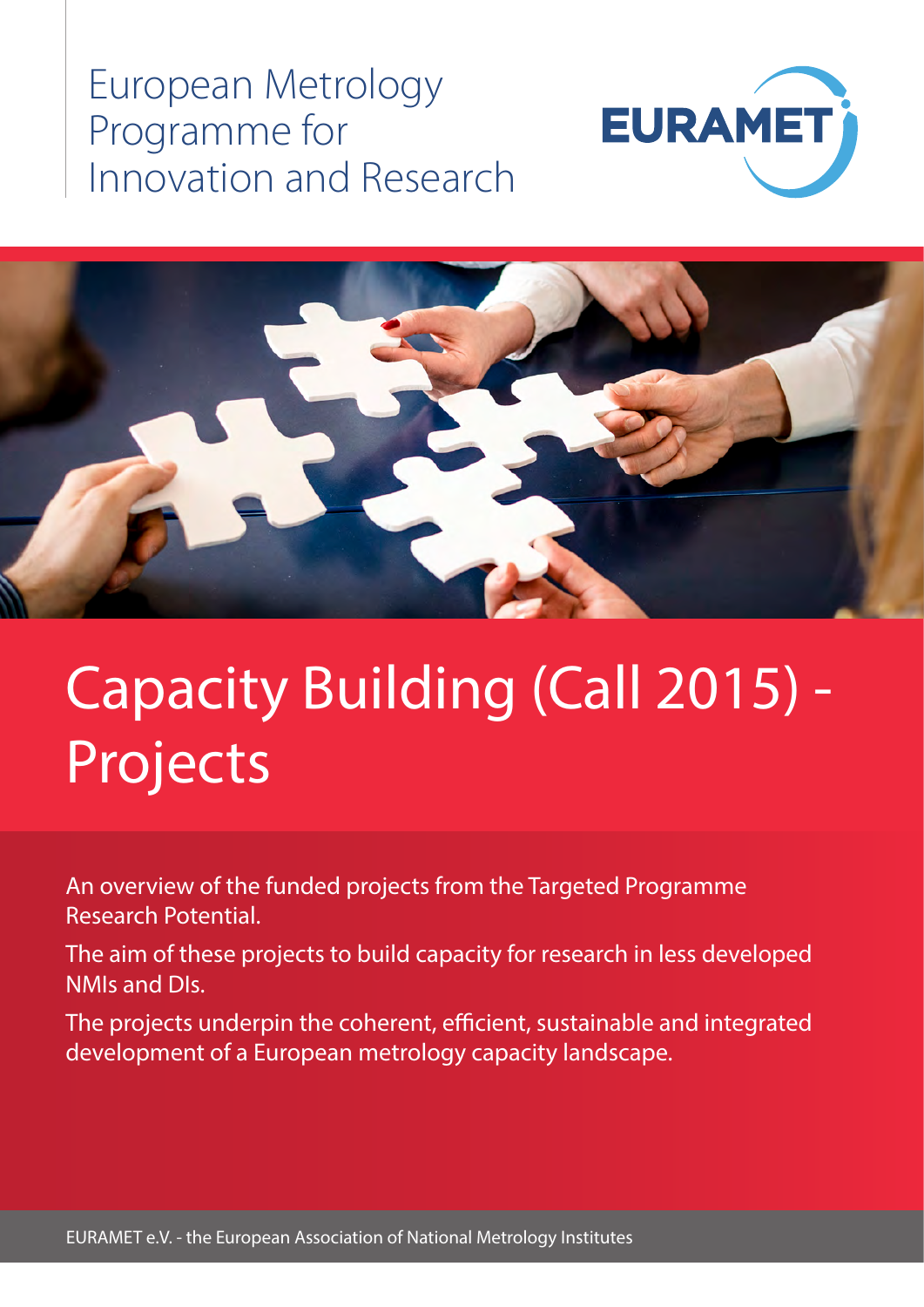## **Accelerating innovation in microwave technology**

## Improved microwave measurement capabilities will boost quality and confidence in advanced technologies

Radio frequency (RF) and microwave technology has undergone revolutionary changes over the last 40 years and it is more pervasive than ever today, with smart phones, GPS and wireless networks playing a key role in our everyday lives. As RF and microwave technology continues to progress, providing innovative applications across the healthcare, energy, security and other sectors, industry requires novel measurement methods and devices to underpin their production. This project aims to increase the microwave measurement capabilities and expertise of emerging EURAMET countries, providing a foundation for effective cooperation on emerging technical challenges in this rapidly evolving field. This will be done by transferring theoretical and practical know-how between partners and combining skills to improve the reliability and precision of RF and microwave metrology. The capabilities developed will provide essential tools for European industry to ensure product quality, create end user confidence and accelerate innovation.



#### **Project 15RPT01**

Development of RF and microwave metrology capability

Murat Celep

TUBITAK +90 262 679 5000 murat.celep@tubitak.gov.tr

**www.euramet.org/project-15rpt01**

## **Protecting marine life from underwater noise**

## New calibration methods for underwater noise monitors will support compliance with environmental legislation

The expansion of offshore activities such as oil and gas exploration, together with the rapid increase in commercial shipping traffic, has raised concerns about the environmental impact of man-made noise on marine life. In response, the EU has introduced legislation designed to limit the impact of such noise – for example, the Marine Strategy Framework Directive mandates that all member states with oceans undertake monitoring to assess and manage noise from ship traffic. To support the implementation of this and similar legislation, Europe needs an improved metrology framework to underpin the accurate measurement of underwater noise, for which traceability is currently lacking. This project will directly address this need by providing traceable calibration methods for devices used to monitor underwater noise, covering a range of frequencies vital to their effective operation, and ensure a coordinated approach to underwater acoustics across Europe.



#### **Project 15RPT02**

Underwater acoustic calibration standards for frequencies below 1 kHz

Alper Biber

**TURITAK** +90 262 677 3159 alper.biber@tubitak.gov.tr

**www.euramet.org/project-15rpt02**

## **Boosting competitiveness with precision humidity control**

Development of a humidity measurement infrastructure will provide the tools needed to improve efficiency and quality in industry

Humidity is one of the most important properties affecting everyday processes from indoor ventilation to the storage of food products and pharmaceuticals. As a result, the ability to accurately measure humidity is vital to increasing efficiency, competiveness and providing quality assurance across a huge variety of European industries. This project will develop new measurement methods and share best practice with emerging NMIs by providing an infrastructure for reliable, traceable humidity measurements across Europe. A particular focus will be placed on capabilities that meet the needs of each country's key industries to allow them to gain a competitive edge. Strategies for the continued development of humidity measurement capabilities will be developed, to prepare the future metrological landscape and ensure European industry has access to the facilities it needs well beyond the duration of the project.



#### **Project 15RPT03**

Expansion of European research capabilities in humidity measurement

Nedzadeta Hodzic

#### IMBiH

+38 733568928 nedzadeta.hodzic@met.gov.ba

**www.euramet.org/project-15rpt03**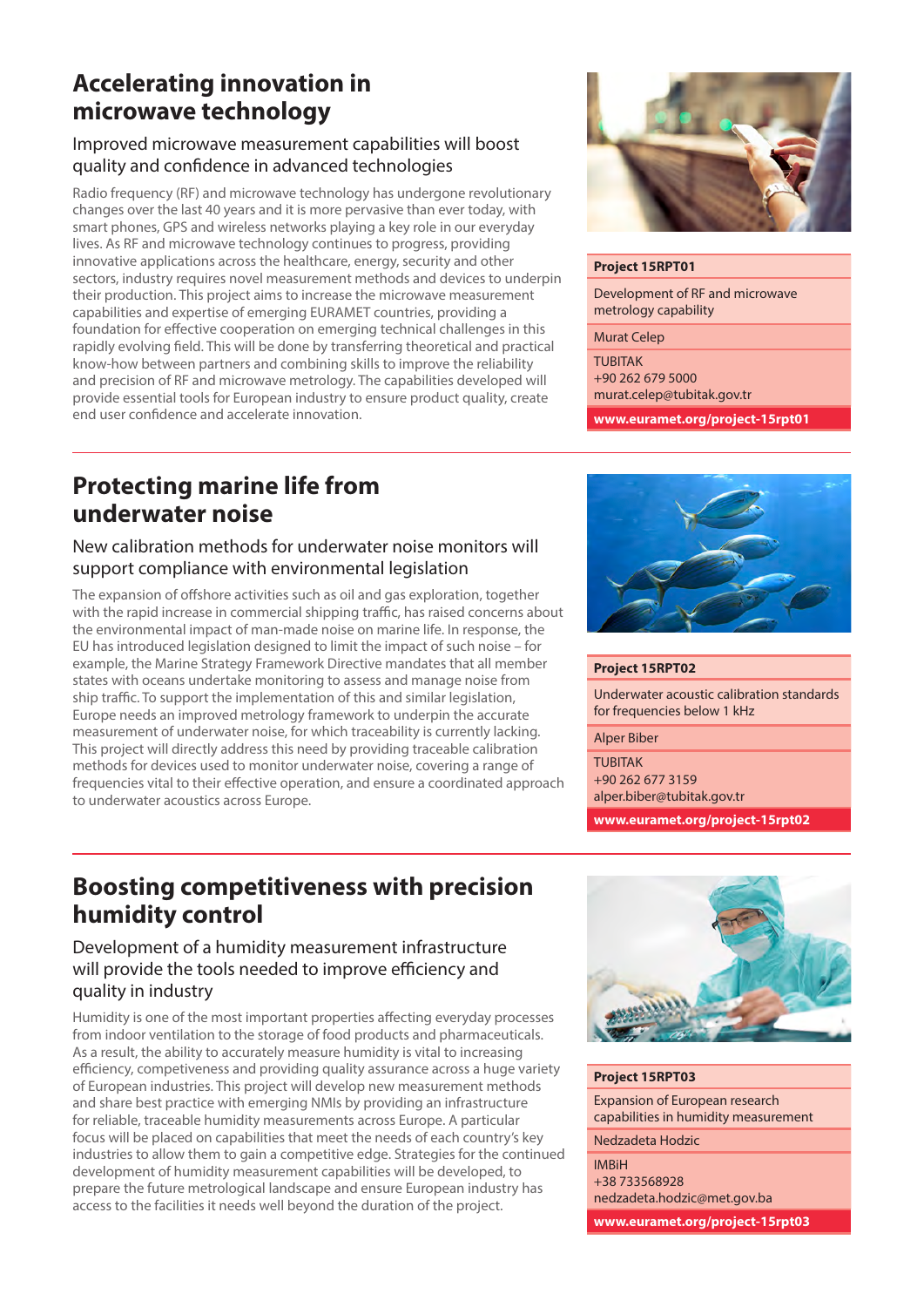## **Ensuring power quality for greener grids**

## A new Europe-wide system for power quality measurements will pave the way for increased adoption of renewable energy

The Renewable Energy Directive requires the EU to fulfil at least 20 % of its final energy consumption with renewable sources by 2020. However, increasing numbers of decentralised renewable sources can cause a deterioration in the grid's power quality and demands are increasing for traceable, accurate measurements of power and power quality. Efficient measurement of power and power quality is challenging, and while several National Measurement Institutes have developed power and power quality measurement systems based on sampling techniques, the level of expertise and resources required mean that many NMIs do not yet have complete or operational systems. This project aims to develop a new, open system for sampled power and power quality measurements, accessible across Europe, which would reduce the burden of parallel development of similar capabilities. Successful implementation of this system will pave the way for increased adoption of renewable energy across Europe.



#### **Project 15RPT04**

Traceability routes for electrical power quality measurements

Věra Nováková Zachovalová

**CMI** +420 545 555 305 vnovakovazachovalova@cmi.cz

**www.euramet.org/project-15rpt04**

## **Europe's National Measurement Institutes working together**

The majority of European countries have a National Metrology Institute (NMI) that ensures national measurement standards are consistent and comparable to international standards. They also investigate new and improved ways to measure, in response to the changing demands of the world. It makes sense for these NMIs to collaborate with one another, and the European Association of National Metrology Institutes (EURAMET) is the body that coordinates collaborative activities in Europe.

The European Metrology Programme for Innovation and Research (EMPIR) follows on from the successful European Metrology Research Programme (EMRP), both implemented by EURAMET. The programmes are jointly funded by the participating countries and the European Union and have a joint budget of over 1000 M€ for calls between 2009 and 2020. The programmes facilitate the formation of joint research projects between different NMIs and other organisations, including businesses, industry and universities. This accelerates innovation in areas where shared resources and decision-making processes are desirable because of economic factors and the distribution of expertise across countries or industrial sectors.

EURAMET wants to involve European industry and universities at all stages of the programme, from proposing Potential Research Topics to hosting researchers funded by grants to accelerate the adoption of the outputs of the projects.